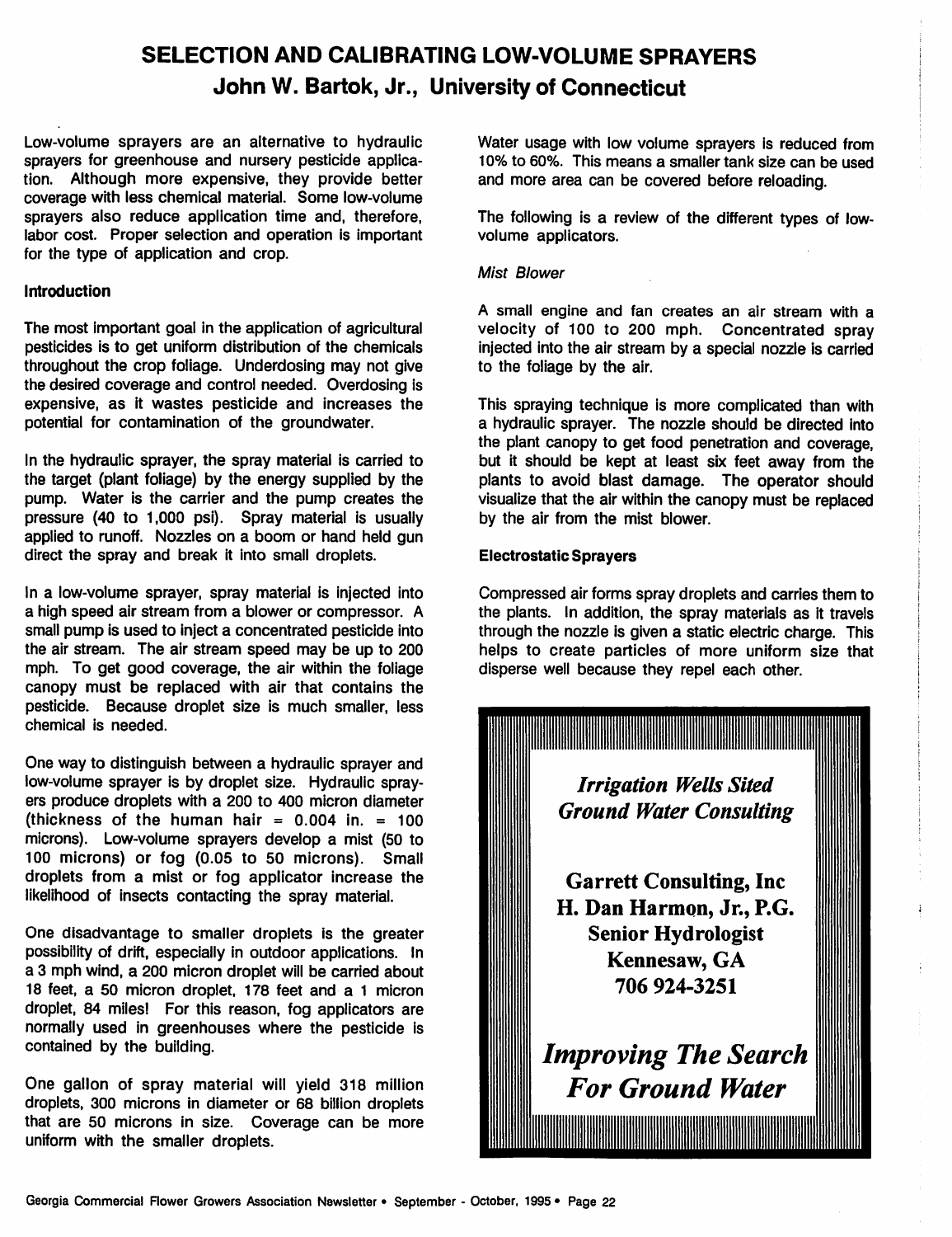Charged particles are attracted to leaves, metal and some plastics. Uniform coverage occurs because a charged particle, when it strikes a surface, creates a momentary overcharge that repels other particles. These land elsewhere on the leaf, so there is more uniform coverage.

Several styles of electrostatic sprayers are available. The simplest are backpack mounted and contain a tank and spray gun. They require an independent air supply to charge the tank. Other units are cart mounted with an integral compressor powered by a gas engine or electric motor. Electrostatic sprayers work best if the spray distance is less than 15 feet.

Field crop sprayers with boom mounted nozzles are available. These reduce chemical usage by 30% to 60%. Water usage is also reduced. After spraying, plants are dry with no visible residue on the plant leaves, and there is no runoff.

# *Thermal Foggers*

Designed for greenhouse use, these foggers require a specially formulated carrier that is mixed with the pesticide to improve uniformity of droplet size and distribution of the spray material. The carrier also decreases molecular weight, allowing the particles to float in the air for up to six hours, a disadvantage if you have to get into the greenhouse to care for the plants.

In the operation of a thermal fogger, the pesticide is injected into an extremely hot, fast moving air stream that vaporizes it into fog particles. Moving from one end to the other in the greenhouse, an acre can be covered in as little as 15 minutes. Using air circulation, such as the horizontal air flow (HAF) system, will give greater uniformity of coverage and better foliage penetration.

Temperature and humidity in the greenhouse also affect the spray droplets. Under high temperatures and low humidity, the spray droplets will tend to fall out of the air quicker and increase the deposits on the upper leaf surface.

Because of the noise associated with the jet engine, hearing protection is recommended with this type of applicator.

#### *Mechanical Foggers*

Also called cold foggers, these devices use high-pres sure pumps and atomizing nozzles to produce fog-sized particles. Distribution of the spray material is through a hand-held gun or external fan unit.

With the fan unit, the distance and amount of area that can be covered depends on the capacity of the fan. Multiple units or multiple settings may be needed to cover large areas.

As with other foggers, penetration and coverage may not be as good as with mist or hydraulic sprayers. Small particles don't have the mass or velocity to move into heavy foliage. Still, in most studies, good insect control has been achieved.

Safety is important when using a mechanical fogger employing a high pressure pump. Keep hands and arms away from the outlet because at 2,000 to 3,000 psi, the spray particle can penetrate the skin very easily.

#### *Calibration*

Low-volume sprayers provide better coverage with less spray material by developing smaller size droplets that are carried to the leaf surface by air movement. The greater uniformity of coverage allows less pesticide to be applied. This may require an adjustment in the rate that is recommended on the label.

When making a tank mix, both the dosage and water requirement need to be considered. The dosage, the amount of chemical that should be applied to a given area, is listed on the label. With most pesticides, a range is given; for example, 4 to 12 oz/100 gal. Selection of the rate should be made based on the level of infestation,

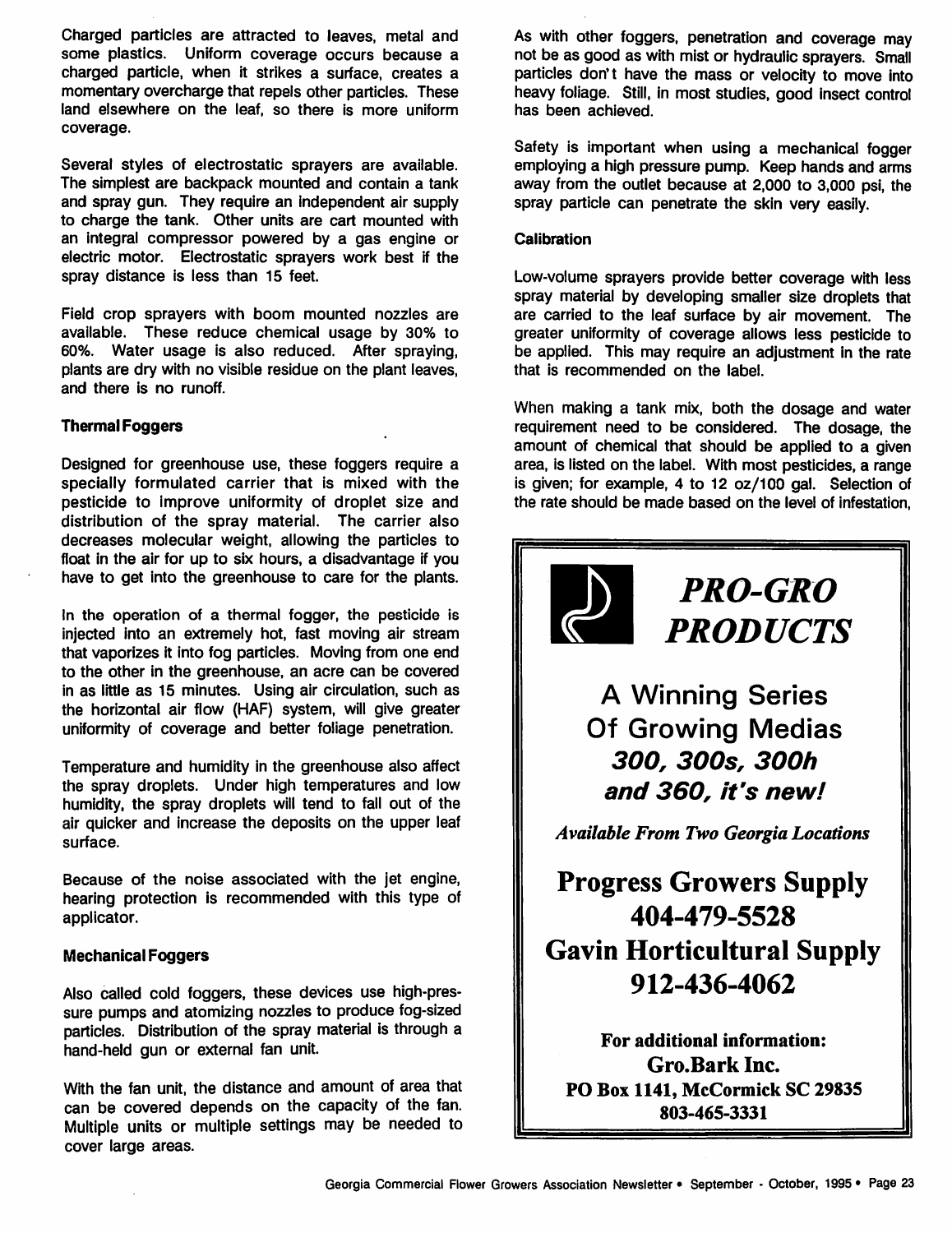type and maturity of the crop, past experience and other variables. If this is the first time that the pesticide is being used, a dosage in the middle of the range is a good starting point.

The amount of water that is needed to cover the growing area depends on the type of equipment used. With hydraulic sprayers, a rate of 25 to 50 gal/10,000 sq. ft. is common. Low-volume sprayers use only 1/4 to 2 gal/ 10,000 sq. ft.

Most chemical labels state the amount of pesticide to be diluted into 100 gallons of water and not the amount of spray concentrate that is to be applied to a given area. Some labels now list the amount of chemical that should be applied per acre. The instruction manual that comes with each sprayer contains charts or tables that help to guide in determining how much spray material to mix with the water. This is usually based on a 10,000 sq. ft. area, so must be adjusted to fit the growing area to be sprayed. Also with low-volume sprayers, the rate can frequently be reduced at least 5% because of not spraying to runoff as with a hydraulic sprayer.

# *Spraying Technique*

The technique by which crops are sprayed is very important. It should be developed to fit the type of equipment that is being used. The compressed air from fans propels the mist or fog into the foliage. With hand held guns, a sweeping motion over the foliage will allow the spray material to penetrate and get to the underside of the leaves.

With fixed fan type units, an air flow pattern needs to be established so that all of the plant canopy receives the pesticide. Location of the unit is important to get good air flow. With both systems, the use of an air circulation system, such as HAF will enhance the movement and distribution of the fog and mist particles. The fan should continue to operate from 30 to 60 minutes after the spraying operation is done.

Observations should be made to see that the sprayer is operating correctly and that good coverage is being obtained. A good way to monitor coverage with a mist sprayer is to use strips of water-sensitive paper (available from Spraying Systems Co., North Avenue at Schmale Rd., Wheaton, IL 60189-7900 or from a local spraying equipment supplier). The paper is attached to representative leaves in the plant canopy. When exposed to spray droplets, stains will appear indicating the size and number of particles that were received by the leaf. For fog applications, evaluation of coverage can be made using a fluorescent dye in water. Placing representative leaves under an ultraviolet light or black light will show droplet size and distribution.

Another tool that can help to promote better techniques and coverage is to keep a log of the spraying operations and the results that were obtained. This should include the date, time and location of application, crop and pest,



*Spring and Fall Bedding Plant Growers*

> *We Focus On The Landscape Market*

# *Call Us For 1995 Fall Season Pansies And Other Fine Cool Season Bedding Plants*

*Our greenhouses are located south of Atlanta, just off 1-675 in northern Henry County, at 1000 Clark Drive, Ellenwood, Ga. 30049, (404) 474-0762*